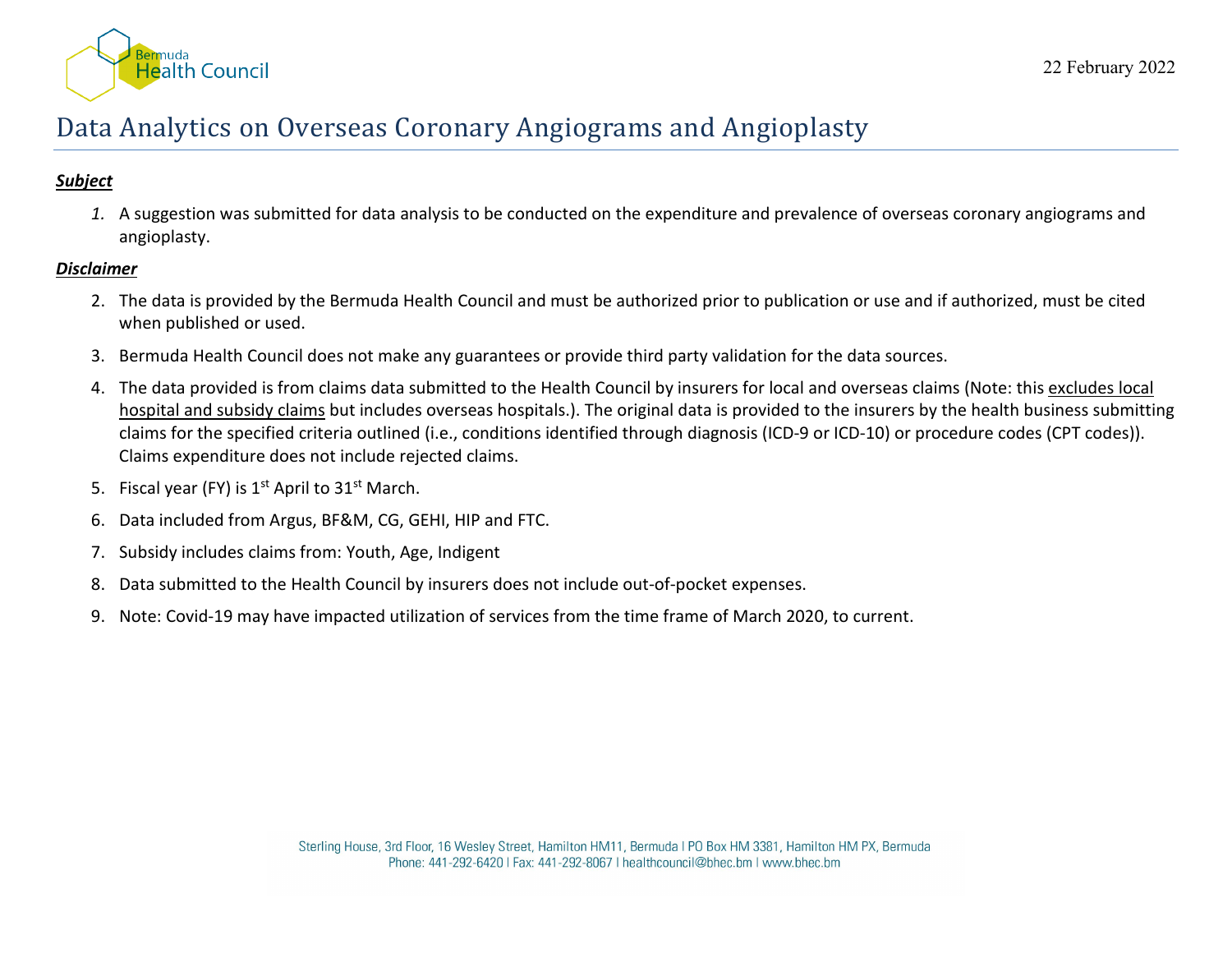## *Data*

The following table displays overseas expenditure for coronary angiograms.

| <b>PROCEDURE</b><br><b>CODE</b> | <b>DESCRIPTION</b>                                                                                                                                                                                                                                                                                                                                                                                  | <b>FY21</b>     | <b>FY20</b>     | <b>FY19</b>      | <b>FY18</b>      |
|---------------------------------|-----------------------------------------------------------------------------------------------------------------------------------------------------------------------------------------------------------------------------------------------------------------------------------------------------------------------------------------------------------------------------------------------------|-----------------|-----------------|------------------|------------------|
| 93454                           | Catheter placement in coronary artery(s) for coronary<br>angiography, including intraprocedural injection(s) for<br>coronary angiography, imaging supervision and<br>interpretation;                                                                                                                                                                                                                | \$206,769.95    | \$298,653.06    | \$228,415.98     | \$227,218.11     |
| 93455                           | Catheter placement in coronary artery(s) for coronary<br>angiography, including intraprocedural injection(s) for<br>coronary angiography, imaging supervision and<br>interpretation; with catheter placement(s) in bypass<br>graft(s) (internal mammary, free arterial, venous<br>grafts) including intraprocedural injection(s) for<br>bypass graft angiography                                    | 21,449.32<br>S. | \$71,299.08     | \$41,895.35      | \$.<br>11,805.97 |
| 93456                           | Catheter placement in coronary artery(s) for coronary<br>angiography, including intraprocedural injection(s) for<br>coronary angiography, imaging supervision and<br>interpretation; with right heart catheterization                                                                                                                                                                               | \$<br>7,411.94  | 23,355.82<br>S. | 50,761.53<br>\$. | 23,071.70<br>\$. |
| 93457                           | Catheter placement in coronary artery(s) for coronary<br>angiography, including intraprocedural injection(s) for<br>coronary angiography, imaging supervision and<br>interpretation; with catheter placement(s) in bypass<br>graft(s) (internal mammary, free arterial, venous<br>grafts) including intraprocedural injection(s) for<br>bypass graft angiography and right heart<br>catheterization | \$<br>8,084.63  | \$<br>4,296.27  | \$               | \$<br>1,039.50   |
| 93458                           | Catheter placement in coronary artery(s) for coronary<br>angiography, including intraprocedural injection(s) for<br>coronary angiography, imaging supervision and<br>interpretation; with left heart catheterization                                                                                                                                                                                | \$88,704.66     | \$235,480.56    | \$154,504.13     | \$121,065.91     |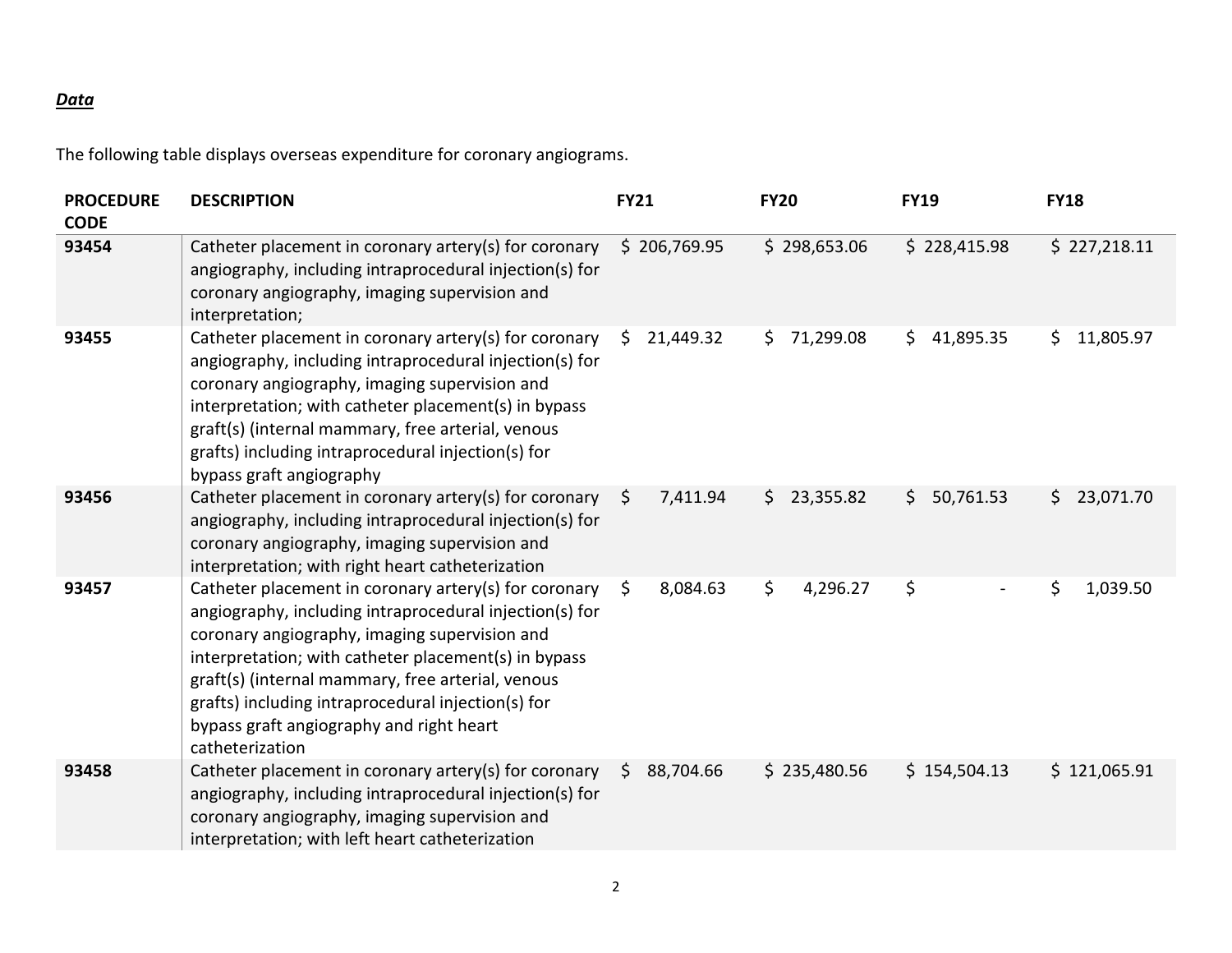|       | including intraprocedural injection(s) for left<br>ventriculography, when performed                                                                                                                                                                                                                                                                                                                                                                     |    |           |    |           |     |           |     |           |
|-------|---------------------------------------------------------------------------------------------------------------------------------------------------------------------------------------------------------------------------------------------------------------------------------------------------------------------------------------------------------------------------------------------------------------------------------------------------------|----|-----------|----|-----------|-----|-----------|-----|-----------|
| 93459 | Catheter placement in coronary artery(s) for coronary<br>angiography, including intraprocedural injection(s) for<br>coronary angiography, imaging supervision and<br>interpretation; with left heart catheterization<br>including intraprocedural injection(s) for left<br>ventriculography, when performed, catheter<br>placement(s) in bypass graft(s) (internal mammary,<br>free arterial, venous grafts) with bypass graft<br>angiography           | \$ | 10,335.48 | \$ | 7,768.72  | \$. | 14,458.49 | \$. | 6,130.02  |
| 93460 | Catheter placement in coronary artery(s) for coronary<br>angiography, including intraprocedural injection(s) for<br>coronary angiography, imaging supervision and<br>interpretation; with right and left heart<br>catheterization including intraprocedural injection(s)<br>for left ventriculography, when performed                                                                                                                                   | S. | 66,978.36 | S. | 90,406.84 | S.  | 23,753.53 | \$. | 69,669.70 |
| 93461 | Catheter placement in coronary artery(s) for coronary<br>angiography, including intraprocedural injection(s) for<br>coronary angiography, imaging supervision and<br>interpretation; with right and left heart<br>catheterization including intraprocedural injection(s)<br>for left ventriculography, when performed, catheter<br>placement(s) in bypass graft(s) (internal mammary,<br>free arterial, venous grafts) with bypass graft<br>angiography | \$ | 7,313.60  | \$ | 1,324.00  | \$  | 654.86    | \$. | 1,419.52  |
| 93545 | Injection for selective coronary angiography                                                                                                                                                                                                                                                                                                                                                                                                            | \$ |           | \$ | 680.78    | \$  |           | \$  |           |
| 93565 | Injection procedure during cardiac catheterization<br>including imaging supervision, interpretation, and<br>report; for selective left ventricular or left atrial<br>angiography (List separately in addition to code for<br>primary procedure)                                                                                                                                                                                                         | \$ |           | \$ | 605.50    | \$  | 250.80    | \$  |           |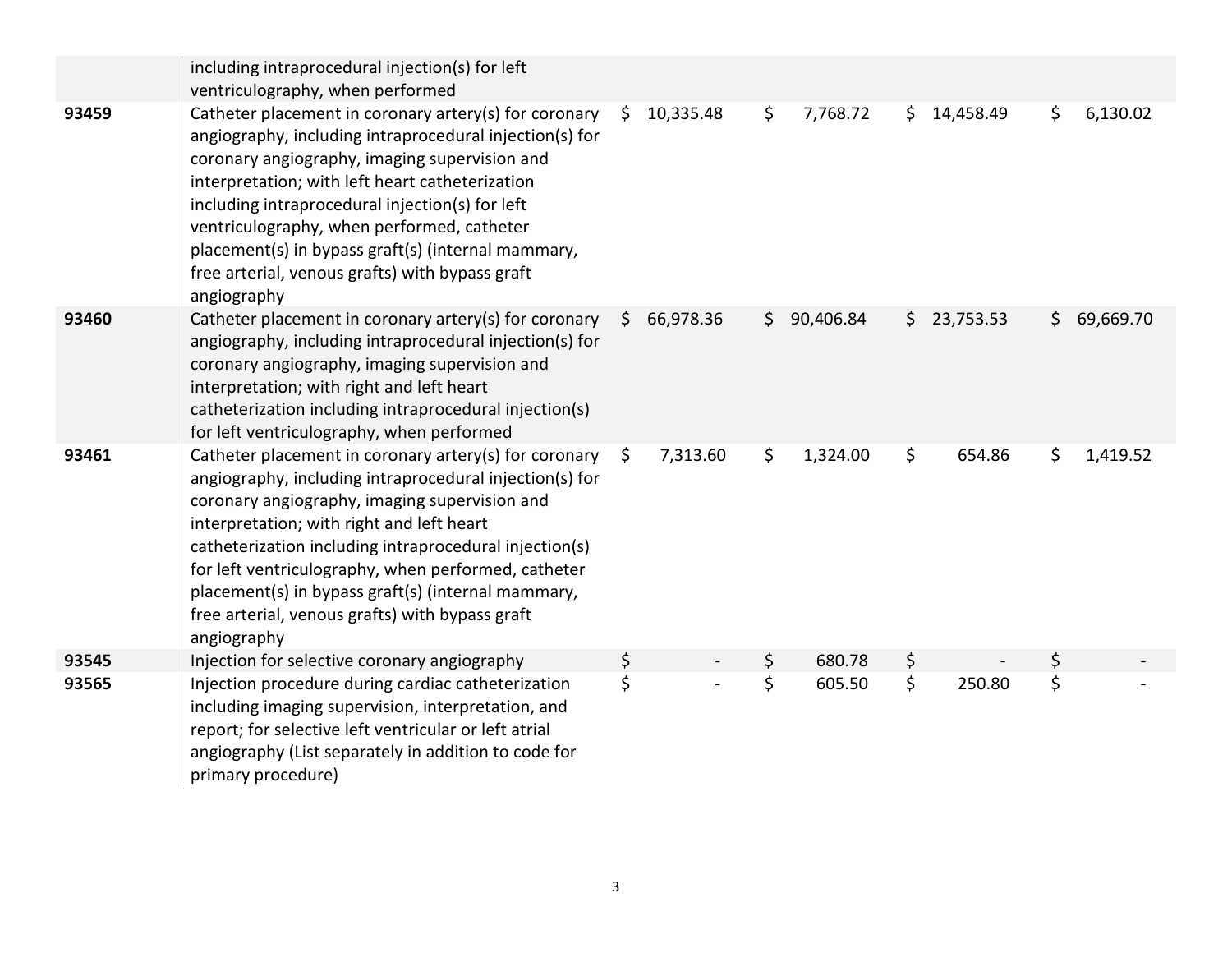The following table displays overseas expenditure for angioplasty.

| <b>PROCEDURE</b><br><b>CODE</b> | <b>DESCRIPTION</b>                                                                                                                                                                                                                            | <b>FY21</b> |           | <b>FY20</b> |           | <b>FY19</b> |             | <b>FY18</b> |           |
|---------------------------------|-----------------------------------------------------------------------------------------------------------------------------------------------------------------------------------------------------------------------------------------------|-------------|-----------|-------------|-----------|-------------|-------------|-------------|-----------|
| 92920                           | Percutaneous transluminal coronary angioplasty;<br>single major coronary artery or branch                                                                                                                                                     | \$          | 8,148.00  | \$          | 1,344.36  | \$          | 7,547.05    | \$          | 11,580.46 |
| 92921                           | Percutaneous transluminal coronary angioplasty;<br>each additional branch of a major coronary artery<br>(List separately in addition to code for primary<br>procedure)                                                                        | \$          | 270.66    | \$          | 7,167.56  | \$          | 6,241.20    | \$          |           |
| 92924                           | Percutaneous transluminal coronary atherectomy,<br>with coronary angioplasty when performed; single<br>major coronary artery or branch                                                                                                        | \$          |           | \$.         | 3,908.98  | \$          | 1,422.00    | \$          |           |
| 92928                           | Percutaneous transcatheter placement of<br>intracoronary stent(s), with coronary angioplasty<br>when performed; single major coronary artery or<br>branch                                                                                     | \$          | 89,118.39 | \$.         | 89,099.31 |             | \$31,761.96 | \$.         | 73,446.58 |
| 92929                           | Percutaneous transcatheter placement of<br>intracoronary stent(s), with coronary angioplasty<br>when performed; each additional branch of a major<br>coronary artery (List separately in addition to code<br>for primary procedure)           | \$          | 1,692.15  | \$.         | 1,032.31  | \$          | 4,434.28    | \$          | 2,230.34  |
| 92933                           | Percutaneous transluminal coronary atherectomy,<br>with intracoronary stent, with coronary angioplasty<br>when performed; single major coronary artery or<br>branch                                                                           | \$          | 5,984.37  | \$.         | 8,595.78  | \$.         | 12,009.10   | \$          | 2,970.10  |
| 92934                           | Percutaneous transluminal coronary atherectomy,<br>with intracoronary stent, with coronary angioplasty<br>when performed; each additional branch of a major<br>coronary artery (List separately in addition to code<br>for primary procedure) | \$          |           | \$          | 1,050.00  | \$          |             | \$          |           |
| 92937                           | Percutaneous transluminal revascularization of or<br>through coronary artery bypass graft (internal                                                                                                                                           | \$          | 10,468.41 | \$          | 2,981.44  | \$          | 1,281.65    | \$.         | 8,999.03  |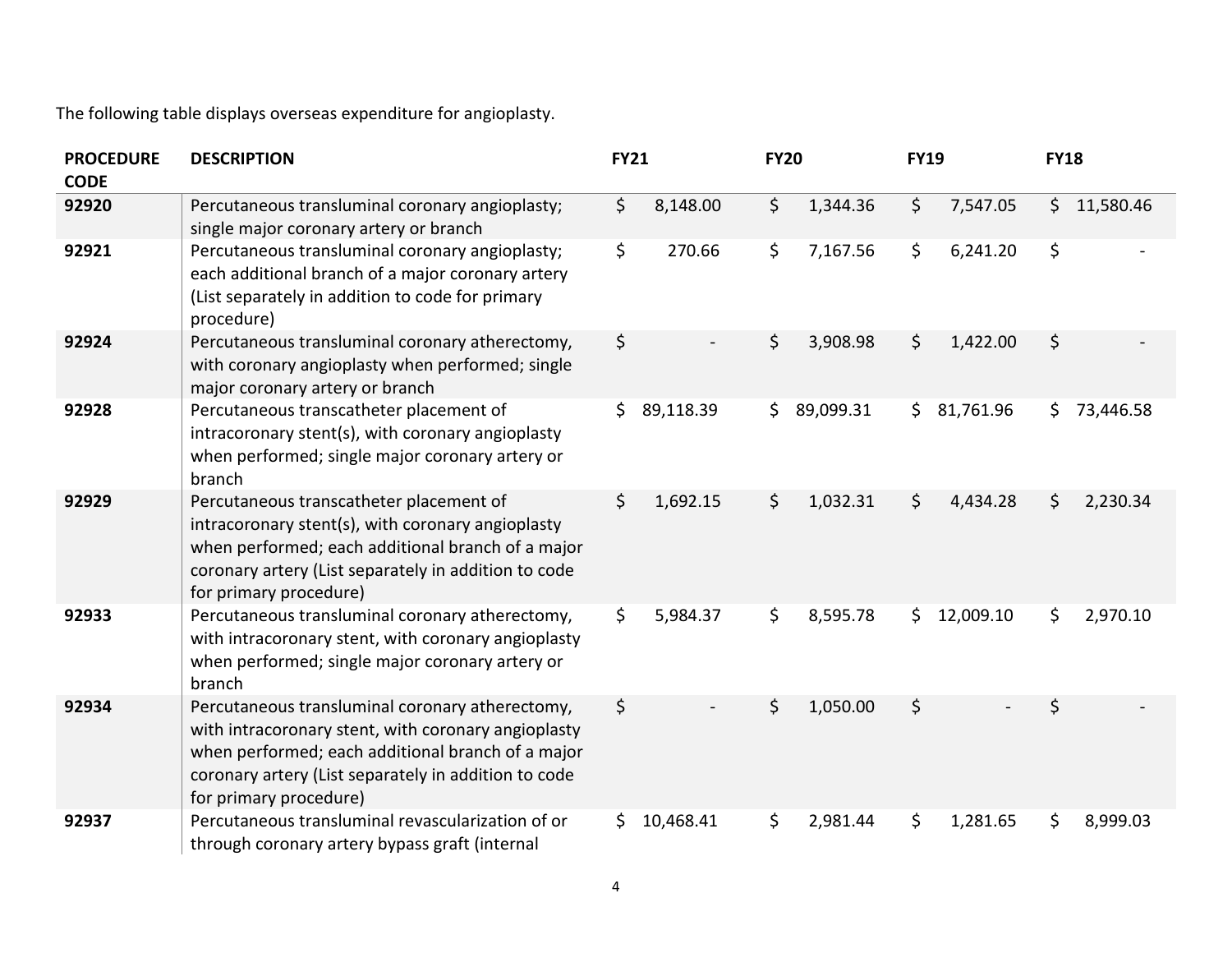|       | mammary, free arterial, venous), any combination of<br>intracoronary stent, atherectomy and angioplasty,<br>including distal protection when performed; single<br>vessel                                                                                                                                               |              |          |     |           |    |          |    |          |
|-------|------------------------------------------------------------------------------------------------------------------------------------------------------------------------------------------------------------------------------------------------------------------------------------------------------------------------|--------------|----------|-----|-----------|----|----------|----|----------|
| 92941 | Percutaneous transluminal revascularization of acute<br>total/subtotal occlusion during acute myocardial<br>infarction, coronary artery or coronary artery bypass<br>graft, any combination of intracoronary stent,<br>atherectomy and angioplasty, including aspiration<br>thrombectomy when performed, single vessel | $\mathsf{S}$ | 5,560.20 | S.  | 2,308.60  | S. | 2,431.56 | S  | 7,796.72 |
| 92943 | Percutaneous transluminal revascularization of<br>chronic total occlusion, coronary artery, coronary<br>artery branch, or coronary artery bypass graft, any<br>combination of intracoronary stent, atherectomy<br>and angioplasty; single vessel                                                                       | \$           |          | S.  | 20,320.08 | Ś. | 5,643.61 | S. | 1,670.90 |
| 92982 | Percutaneous transluminal coronary angioplasty<br>(PTCA), single vessel.                                                                                                                                                                                                                                               | \$           |          | \$. | 3,663.00  | \$ |          | Ś  |          |

The following table displays expenditure for air ambulance services with coronary related primary diagnosis.

| <b>PRIMARY</b>        | <b>DESCRIPTION</b>                                                            | <b>FY21</b> |                          | <b>FY20</b> |                           | <b>FY19</b> |                          | <b>FY18</b> |           |
|-----------------------|-------------------------------------------------------------------------------|-------------|--------------------------|-------------|---------------------------|-------------|--------------------------|-------------|-----------|
| <b>DIAGNOSIS CODE</b> |                                                                               |             |                          |             |                           |             |                          |             |           |
| 410                   | Acute myocardial infarction                                                   | \$.         | 23,500.00                | S.          | 41,800.00                 | S.          | 20,900.00                | S.          | 51,850.00 |
| 410.71                | Subendocardial infarction, initial episode of care                            |             |                          |             | 16,900.00                 | S.          | 25,000.00                | S           |           |
| 121.11                | ST elevation (STEMI) myocardial infarction involving<br>right coronary artery | \$          |                          | S.          | 17,391.00                 |             |                          |             |           |
| 121.4                 | Non-ST elevation (NSTEMI) myocardial infarction                               |             | 18,900.00                |             | $\mathbf{L}^{\text{max}}$ |             | $\sim$                   |             | 15,499.00 |
| 121.9                 | Acute myocardial infarction, unspecified                                      |             | \$23,450.00              | S.          | $\pm$ .                   |             | $\sim$                   |             |           |
| 124.9                 | Acute ischaemic heart disease, unspecified                                    |             | 25,900.00                | S.          | 28,950.00                 |             | $\sim$                   |             |           |
| 177.9                 | Disorder of arteries and arterioles, unspecified.                             |             | 20,650.00                | ς.          | $\overline{\phantom{0}}$  |             | $\sim$                   |             |           |
| 146.9                 | Cardiac arrest, cause unspecified                                             |             | $\overline{\phantom{0}}$ | S.          | 28,085.00                 |             | $\sim$                   |             |           |
| 149.9                 | Cardiac arrhythmia, unspecified.                                              |             | $\overline{\phantom{a}}$ | S.          | 24,750.00                 | S           | $\overline{\phantom{a}}$ | Ś           |           |
| 174.3                 | Embolism and thrombosis of arteries of the lower<br>extremities               |             |                          |             | $\overline{\phantom{0}}$  | ς           | 17,960.00                | Ś           |           |
| 110                   | Essential (primary) hypertension                                              |             |                          |             | $\blacksquare$            |             | $\sim$                   |             | 28,100.00 |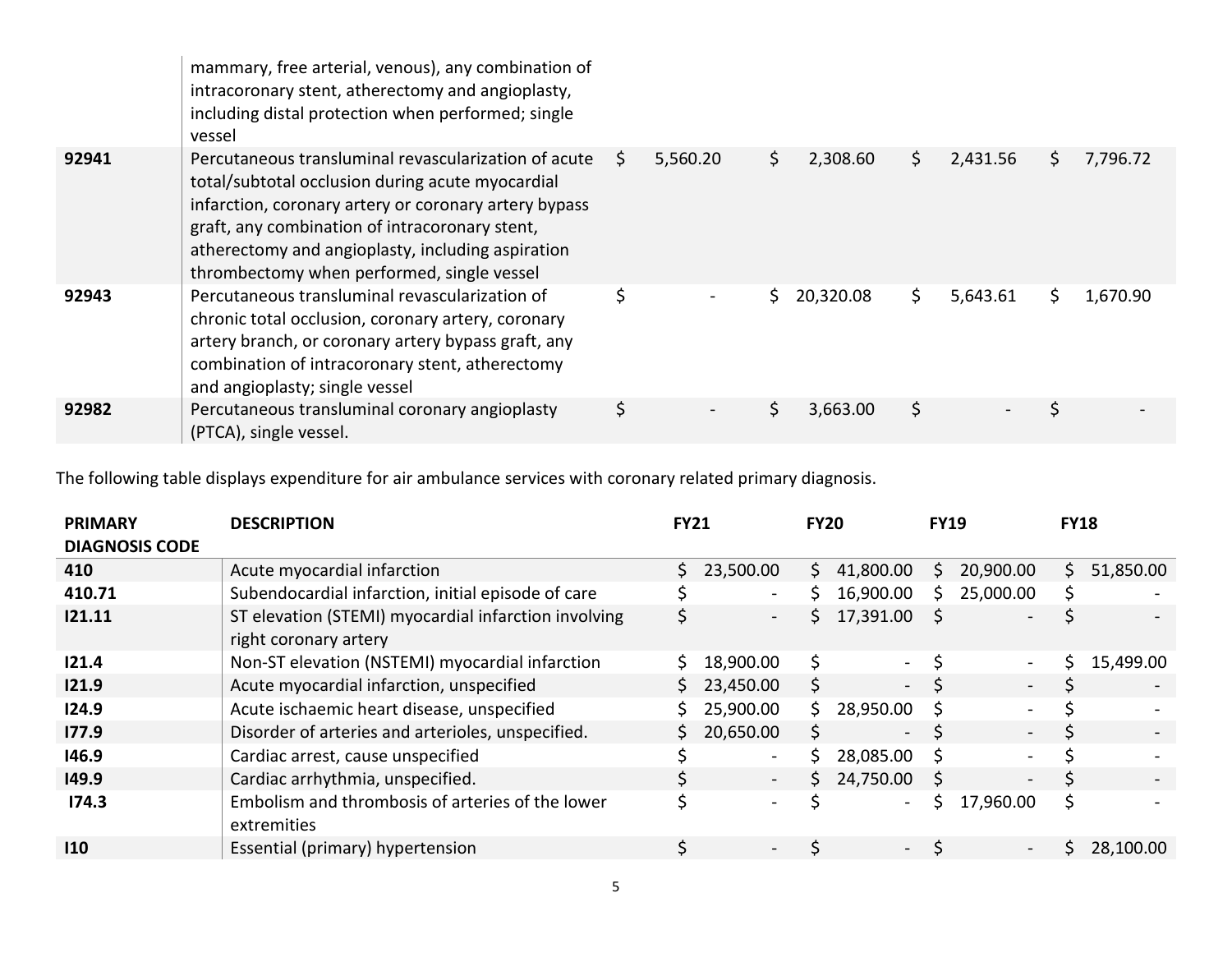| 12102                           | ST elevation (STEMI) myocardial infarction involving left \$<br>anterior descending coronary artery                                                                                                                                                                                                                                                                                                             | \$             |     | \$                  |              | \$. | 26,550.00 |  |
|---------------------------------|-----------------------------------------------------------------------------------------------------------------------------------------------------------------------------------------------------------------------------------------------------------------------------------------------------------------------------------------------------------------------------------------------------------------|----------------|-----|---------------------|--------------|-----|-----------|--|
|                                 | The following table displays overseas utilization (Number of claims) for coronary angiograms.                                                                                                                                                                                                                                                                                                                   |                |     |                     |              |     |           |  |
| <b>PROCEDURE</b><br><b>CODE</b> | <b>DESCRIPTION</b>                                                                                                                                                                                                                                                                                                                                                                                              |                |     | FY21 FY20 FY19 FY18 |              |     |           |  |
| 93454                           | Catheter placement in coronary artery(s) for coronary angiography, including<br>intraprocedural injection(s) for coronary angiography, imaging supervision and<br>interpretation;                                                                                                                                                                                                                               | 108            | 143 | 118                 | 97           |     |           |  |
| 93455                           | Catheter placement in coronary artery(s) for coronary angiography, including<br>intraprocedural injection(s) for coronary angiography, imaging supervision and<br>interpretation; with catheter placement(s) in bypass graft(s) (internal<br>mammary, free arterial, venous grafts) including intraprocedural injection(s) for<br>bypass graft angiography                                                      | 9              | 30  | 13                  | 4            |     |           |  |
| 93456                           | Catheter placement in coronary artery(s) for coronary angiography, including<br>intraprocedural injection(s) for coronary angiography, imaging supervision and<br>interpretation; with right heart catheterization                                                                                                                                                                                              | 3              | 12  | 11                  | 8            |     |           |  |
| 93457                           | Catheter placement in coronary artery(s) for coronary angiography, including<br>intraprocedural injection(s) for coronary angiography, imaging supervision and<br>interpretation; with catheter placement(s) in bypass graft(s) (internal<br>mammary, free arterial, venous grafts) including intraprocedural injection(s) for<br>bypass graft angiography and right heart catheterization                      | $\overline{2}$ | 4   | $\mathbf 0$         | $\mathbf{1}$ |     |           |  |
| 93458                           | Catheter placement in coronary artery(s) for coronary angiography, including<br>intraprocedural injection(s) for coronary angiography, imaging supervision and<br>interpretation; with left heart catheterization including intraprocedural<br>injection(s) for left ventriculography, when performed                                                                                                           | 40             | 93  | 62                  | 51           |     |           |  |
| 93459                           | Catheter placement in coronary artery(s) for coronary angiography, including<br>intraprocedural injection(s) for coronary angiography, imaging supervision and<br>interpretation; with left heart catheterization including intraprocedural<br>injection(s) for left ventriculography, when performed, catheter placement(s) in<br>bypass graft(s) (internal mammary, free arterial, venous grafts) with bypass | 3              | 3   | 5                   | $\mathbf{1}$ |     |           |  |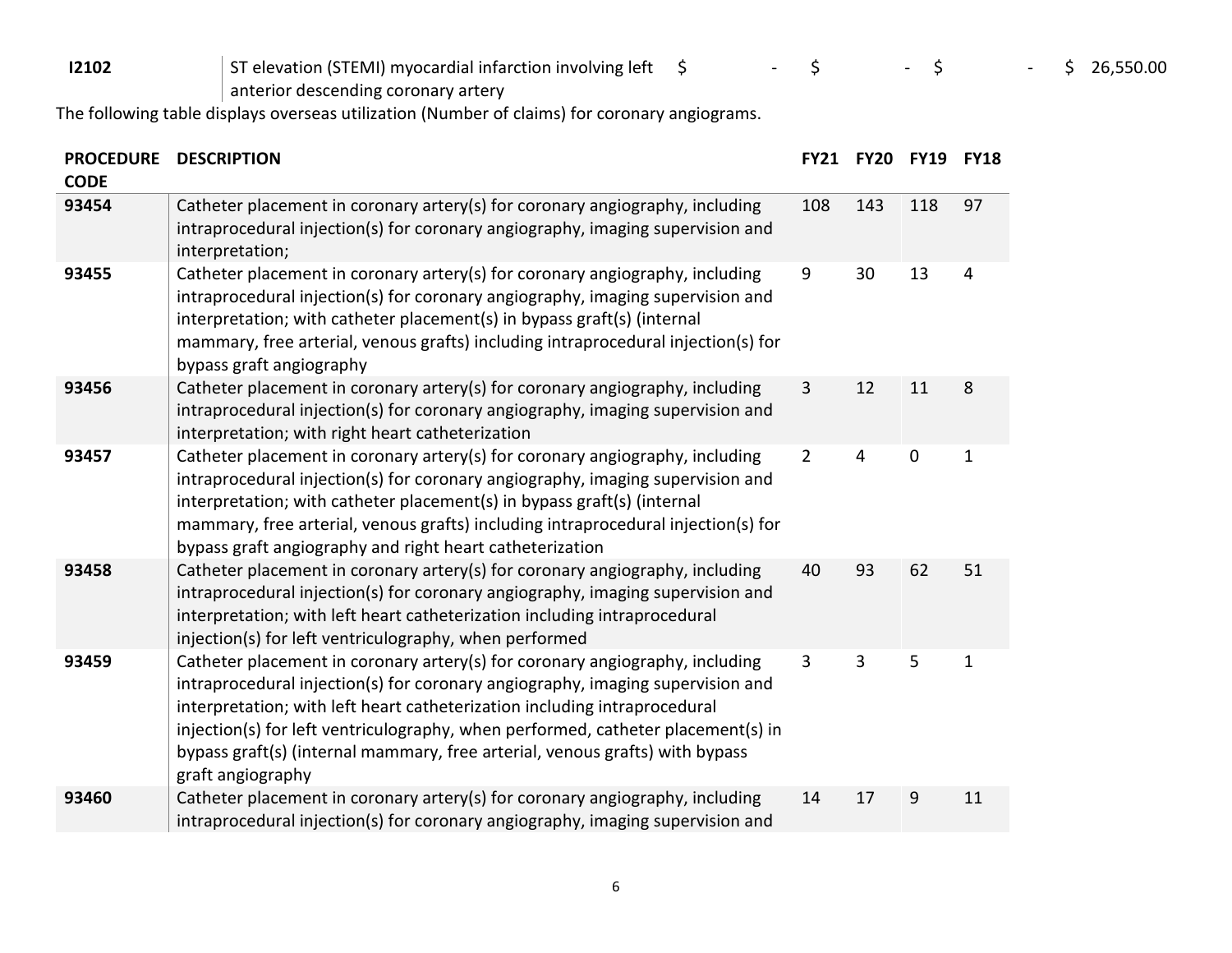|       | interpretation; with right and left heart catheterization including<br>intraprocedural injection(s) for left ventriculography, when performed                                                                                                                                                                                                                                                                                                  |          |               |   |   |
|-------|------------------------------------------------------------------------------------------------------------------------------------------------------------------------------------------------------------------------------------------------------------------------------------------------------------------------------------------------------------------------------------------------------------------------------------------------|----------|---------------|---|---|
| 93461 | Catheter placement in coronary artery(s) for coronary angiography, including<br>intraprocedural injection(s) for coronary angiography, imaging supervision and<br>interpretation; with right and left heart catheterization including<br>intraprocedural injection(s) for left ventriculography, when performed, catheter<br>placement(s) in bypass graft(s) (internal mammary, free arterial, venous grafts)<br>with bypass graft angiography |          |               |   |   |
| 93545 | Injection for selective coronary angiography                                                                                                                                                                                                                                                                                                                                                                                                   | $\Omega$ | $\mathcal{P}$ | 0 | 0 |
| 93565 | Injection procedure during cardiac catheterization including imaging<br>supervision, interpretation, and report; for selective left ventricular or left atrial<br>angiography (List separately in addition to code for primary procedure)                                                                                                                                                                                                      | 0        |               |   | 0 |

The following table displays overseas utilization (Number of claims) for angioplasty.

| <b>PROCEDURE</b><br><b>CODE</b> | <b>DESCRIPTION</b>                                                                                                                                                                                                                      |                | <b>FY21 FY20</b> | <b>FY19 FY18</b> |               |
|---------------------------------|-----------------------------------------------------------------------------------------------------------------------------------------------------------------------------------------------------------------------------------------|----------------|------------------|------------------|---------------|
| 92920                           | Percutaneous transluminal coronary angioplasty; single major coronary artery<br>or branch                                                                                                                                               | 6              |                  | $\overline{2}$   | 4             |
| 92921                           | Percutaneous transluminal coronary angioplasty; each additional branch of a<br>major coronary artery (List separately in addition to code for primary<br>procedure)                                                                     | $\mathbf{1}$   | 5                | 2                | $\mathbf 0$   |
| 92924                           | Percutaneous transluminal coronary atherectomy, with coronary angioplasty<br>when performed; single major coronary artery or branch                                                                                                     | $\mathbf{0}$   | 3                | 1                | $\mathbf 0$   |
| 92928                           | Percutaneous transcatheter placement of intracoronary stent(s), with<br>coronary angioplasty when performed; single major coronary artery or branch                                                                                     | 48             | 63               | 55               | 47            |
| 92929                           | Percutaneous transcatheter placement of intracoronary stent(s), with<br>coronary angioplasty when performed; each additional branch of a major<br>coronary artery (List separately in addition to code for primary procedure)           | $\overline{4}$ | 3                | 5                | 5.            |
| 92933                           | Percutaneous transluminal coronary atherectomy, with intracoronary stent,<br>with coronary angioplasty when performed; single major coronary artery or<br>branch                                                                        | 4              | 6                | 4                | $\mathcal{P}$ |
| 92934                           | Percutaneous transluminal coronary atherectomy, with intracoronary stent,<br>with coronary angioplasty when performed; each additional branch of a major<br>coronary artery (List separately in addition to code for primary procedure) | $\mathbf{0}$   |                  | $\mathbf 0$      | $\mathbf 0$   |